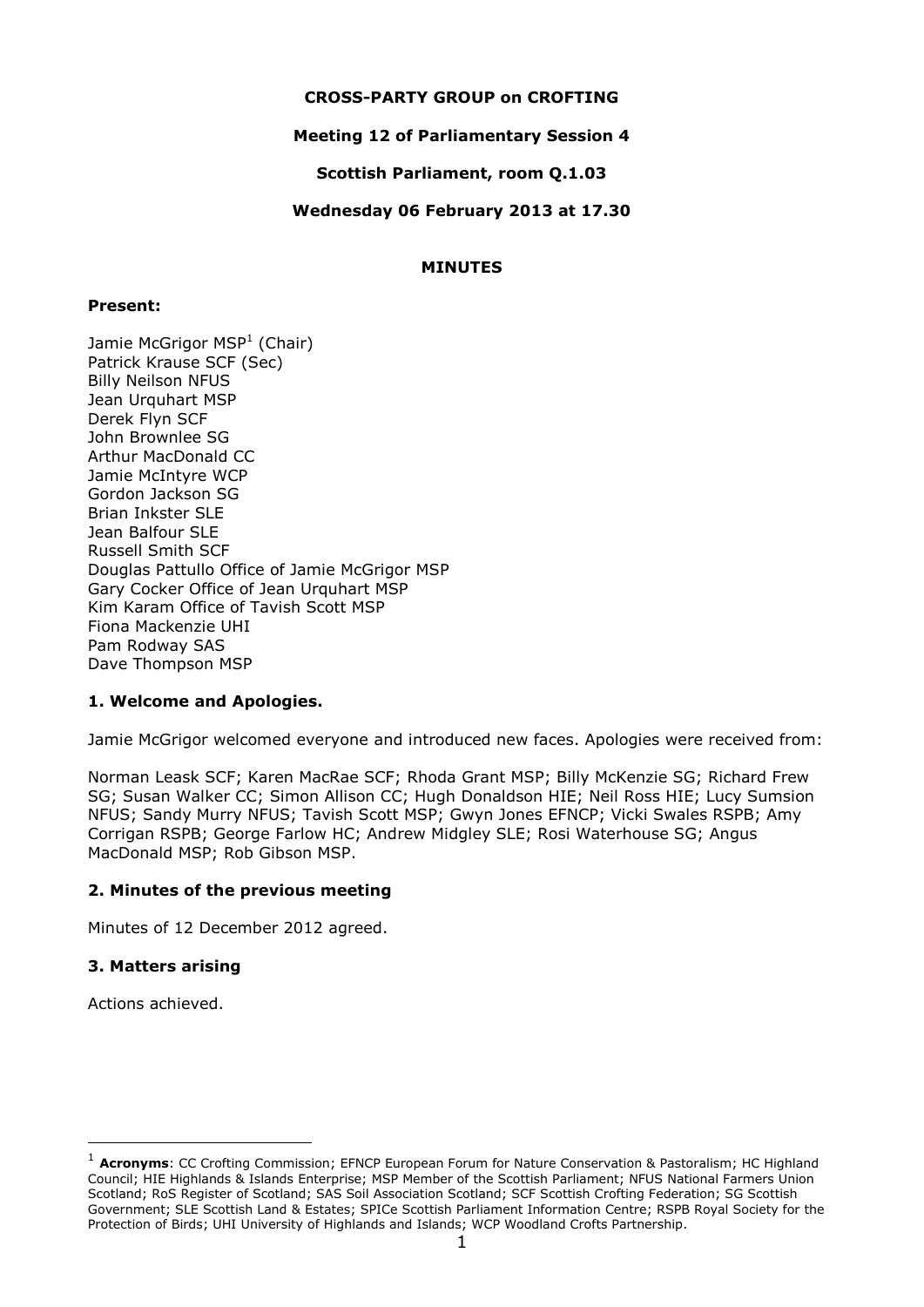# **4. Woodland Crofts Partnership response to the Land Reform Review Group**

Jamie McIntyre of the Woodland Crofts Partnership gave a presentation based on their response to the Land Reform Review Group, with background material on woodland crofts. His presentation was circulated to the CPG.

#### *Discussion*

Communities can apply to buy land from Forestry Commission Scotland under the National Forest Land Scheme, whether the land is for sale or not.

Sunart has a SSSI on it – how can a crofter there integrate other activities? Silvaculture intervention is needed even in SSSIs – thinning, replanting etc.

How did Mull create 9 new crofts, all tenanted? It was community driven; they created crofts under the 2007 Act and have their own letting policy which included things like there being no Right to Buy, only one house is permitted on the croft, the plot is allowed to be decrofted but has to stay with the croft.

There is a lot of value in forest – how can people buy or rent? Trees belong to the landlord; they can be made over to a tenant as part of rent (difficult) or paid for as used. There can be difficulties over some forestry blocks only being suitable for clear-fell.

There are differences in Europe; even small units may be part of a larger forestry management scheme. Scandinavia has large co-operatives rather than state; non-timber products, integrated land use, population are all important – it's not just about timber. It puts employment on the land, in the localities. Whereas in Scotland we have thousands of hectares of monoculture which has to be mechanised and clear-felled; fewer people employed, no integration of land use and population.

Woodland crofts work well with livestock and tress; good management of trees requires up to 20% open space so livestock in trees are very good as an integrated system.

Rather than clearing land of people, as mono-cropping forestry blocks do, woodland crofting does the opposite, it gets as many people involved in forestry management as possible.

#### **5. Call for new crofts**

Russell Smith, SCF gave a presentation on the call for new crofts.

In submission to Land Reform Group – SCF again called for creation of new crofts - 10,000 by 2020.

Crofting is an efficient way of keeping people in remote rural areas by giving them a base, a part time income and a stake in the area – it works. Not much else does.

Try driving from Bonar Bridge north to join the A9 at the Mound. First you pass through Migdale and Airdens, crofting areas – the land is worked, there are sheep and cattle, there are small contracting businesses, a couple of self catering cottages for tourists run by local people, new houses are being built, children go to school. Then go over the hill past Loch Buidhe on to estate land and there is one house in 8 miles occasionally occupied, the land is mostly unimproved and only grazed from time to time. And this comparison can be made in many other places.

So if we are serious about retaining population and about food sovereignty and in encouraging new businesses and high nature value farming then WE NEED MORE CROFTS.

How do we create them? Woodland crofts – we have heard about New crofts on: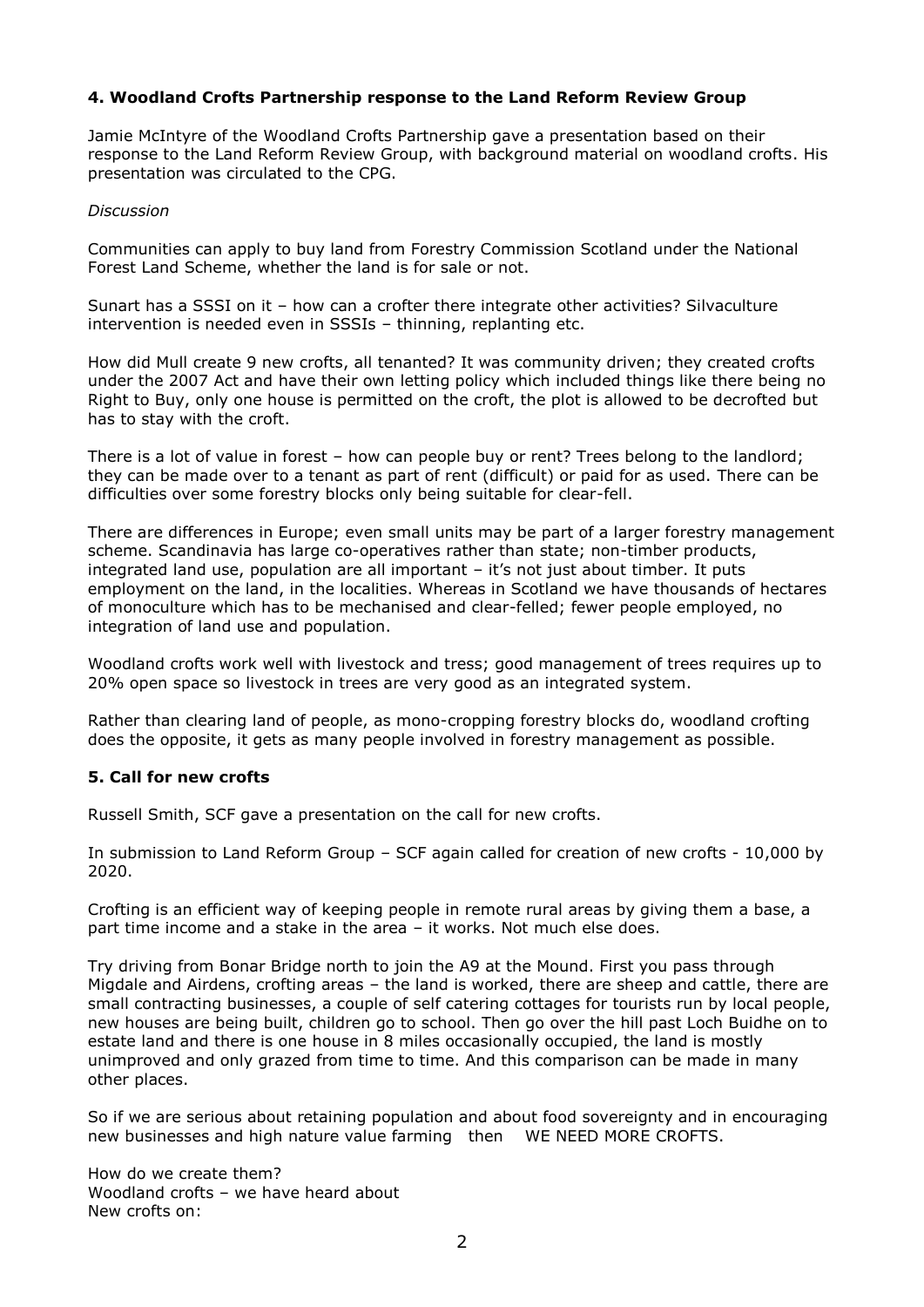Public land (govt, FC, local council) Private estates - for stable labour force? Community estates Existing crofts Common grazings Subdivide (if big enough, e.g. amalgamated crofts) New areas Moray, Arran Rest of Scotland Smallholdings (OO) can convert.

What do we need to do to support them? CAP reform / LFASS target to LFAs / SRDP accessible Maintain CCAGS Support for small businesses for outside employment Decentralisation of local / central government jobs Housing grants / planning rules Croft Entrant scheme Support for townships Township mapping Township development plans

The CPG on Crofting is asked to endorse this vision.

#### *Discussion*

There is concern that the CC is loath to carry out its duties under the 2010 Act  $-$  e.g. watering down the 'Duty to Report' criteria; this would provide essential information to manage township development. Are they going to water down the Annual Return for individual crofters too? The annual return must be sent out and acted upon.

The Duty to Report was made more acceptable as there was a danger of grazings committees resigning. No GCs would not be good for crofting. There is no intention to water down the annual return.

There is demand for crofts.

There is a lack of off-croft employment, which is essential. People are having to go away for work and then are liable for breach of duties, and risk eviction.

Would new crofts be appropriate in 'good' agricultural areas? Why not? It puts more people on the land.

Crofting Connections wants to have school crofts; is this possible? A school holding could be called a croft though not actually under crofting tenure. A croft could be tenanted by an individual crofter who lends it to the school for use.

CC have prioritised dealing with absentees of longer than 10 years. This is not legislation; the Act says that if the CC know of an absentee they have a duty to do something about it. Is this watering down the Act again?

The CC have decided to prioritise 10 year and over absentees as these are identifiable and generally cause the most problems to the rest of the township. There is no intention to not carry out duties regarding any absentees that are brought to CC notice.

Eviction is a very emotive word. People want to keep their family croft even if it is not worked. The Act tries to get crofts worked. There needs to be communication between all parties concerned and a development plan agreed. The Occupancy Initiative is about helping with crofting development – it should be seen as a positive initiative.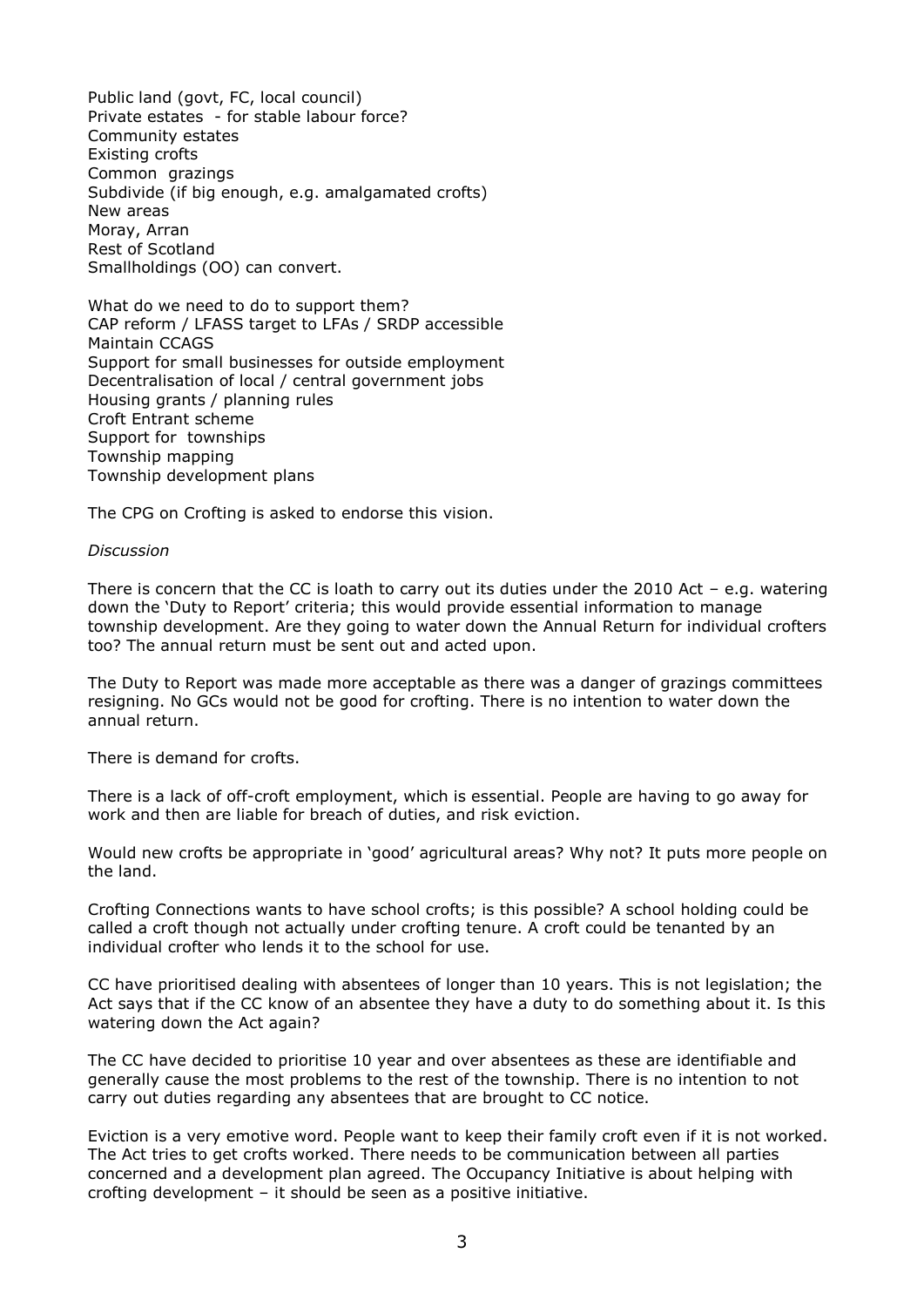If people are looking for crofts they should get them. Highlands and Islands land should not be controlled by people who live far away. Land should be seen in a community development way – that is why the Duty to Report and the Annual Return are important – for crofting community development. This is why the SCF are promoting crofting community mapping.

New croft tenants need to have croft plans (as do any new tenants) and these need to be followed up by the CC.

# *Action: HIE to be asked to next meeting to talk about Crofting Community Development.*

# **6. Crofting Commission policy on New Crofts and update on croft-land statistics**

Arthur MacDonald, Crofting Commission, distributed some statistics on croft land (this has been circulated) and spoke to it.

# *Discussion*

There is more land being taken out of crofting than is coming in.

The CC doesn't have a proactive policy on the creation of new crofts.

The CC are taking a stronger stance on de-crofting.

### *Action:.Crofting Commission to be asked to next meeting to talk about the Occupancy Initiative.*

# **7. Update on Crofting community mapping steering group**

Russell Smith updated on the crofting community mapping steering group which met today. Alternatives for funding a wider pilot project are being explored.

# *Action: Invite a crofter from the pilot project to the next meeting.*

# 8. **Implementation of the 2010 Crofting Act**

Gordon Jackson gave a summary of SG position on implementation of the 2010 Act: Trigger on first purchase of croft and shares details on crofting register are both "under consideration". Still? Yes. Adding to the triggers would require primary legislation.

Consolidation of Crofting Acts is desirable but not on the SG agenda yet. It should not be a big job so why doesn't SG just get on with it? MSPs could ask a PQ.

# **9. AOB**

John Brownlee, SG, gave an update on CAP reform:

#### **European Parliament**

- European Parliament Agriculture Committee (COMAGRI) voted on a series of compromise amendments (whittled down from the thousands that were originally submitted) to the 4 main CAP regulations on  $23^{rd}$  &  $24^{th}$  January.
- The COMAGRI position will now go forward to the Parliament's Plenary session in the middle of March.

#### **Agriculture Council**

- Ireland now hold the European Presidency and their Agriculture Minister Simon Coveney is keen to secure an agreed Council position on the CAP at the March Council.
- If Council reach an agreed position formal trilogies will take place between the Council, Parliament and Commission with a view to reaching political agreement on the CAP by the end of the Irish Presidency in June.